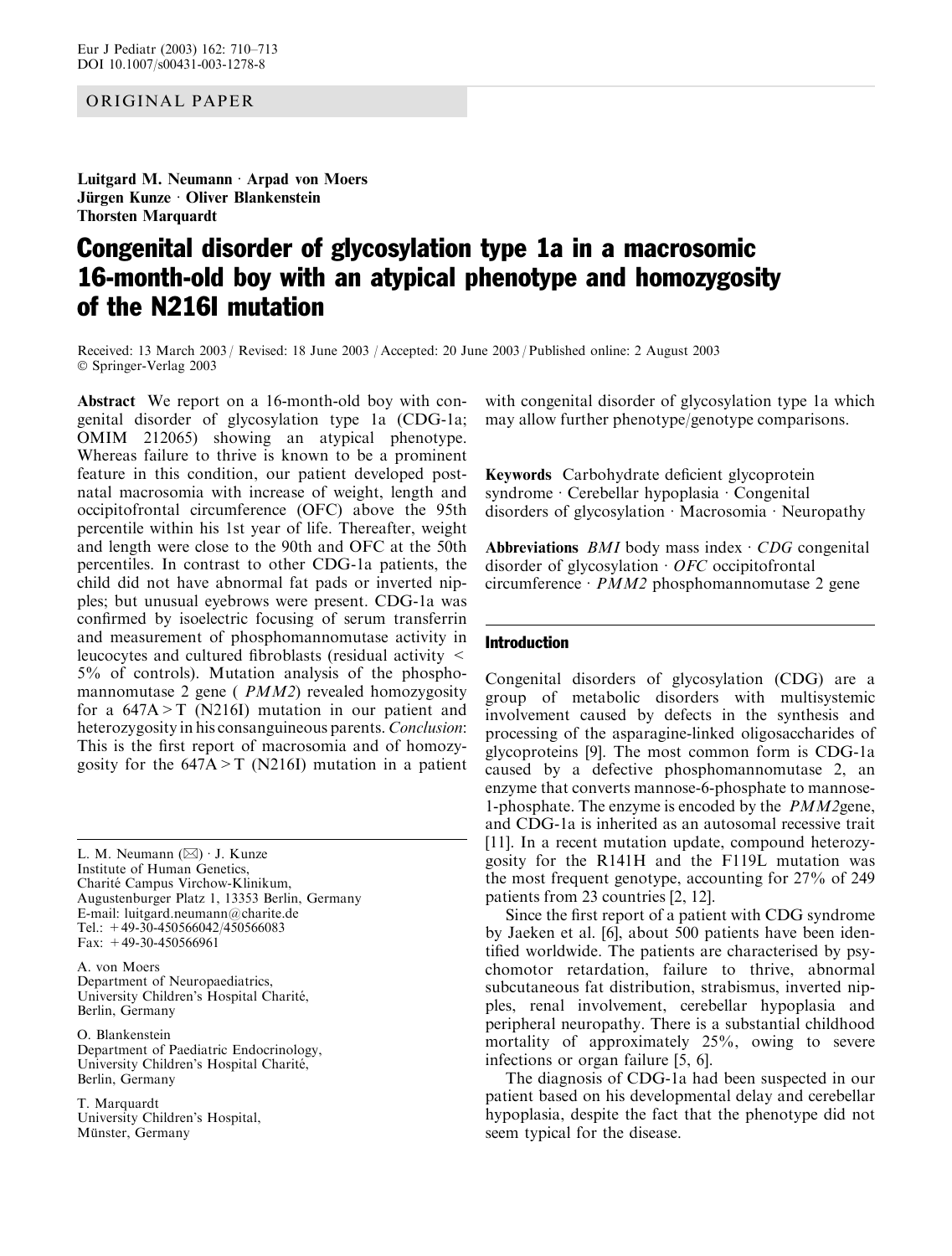#### Case report

The patient, a 16-month-old boy, is the third child of healthy Turkish parents who are first cousins. The family history was unremarkable. No miscarriages occurred. Two older sisters were reported to enjoy good health. Length and occipitofrontal circumference (OFC) of both parents were at the 10th percentile, and a normal growth pattern during their infancy and childhood was reported. The boy was delivered at term after an uneventful pregnancy without gestational diabetes. Birth weight 4,250 g (90th percentile), birth length 52 cm (75th percentile), (length-SDS  $+0.3$ , body mass index (BMI-SDS  $+2.5$ ), OFC 33 cm (25th percentile). His Apgar scores were 9 at 1 and 5 min. The neonatal period was uneventful. He was breast-fed during the first 8 weeks and thereafter bottle-fed without problems. During the first months of life he had several upper airways infections. At the age of 4 months, he was admitted to hospital with bronchopneumonia. At that time, general muscular hypotonia with impaired head control was obvious. His crying was weak. At the age of 11 months, magnetic resonance imaging of his brain showed cerebellar hypoplasia of the vermis and the hemispheres, dilatation of the infratentorial cisternae and moderate dilatation of 4th ventricle (Fig. 1). At the age of 12 and 18 months he experienced febrile convulsions.

At 12 months of age, his body length (85 cm;  $+2.5$  SDS) and weight (14 kg) were above the 97th percentile with a BMI-SDS of+1.7 and his OFC was at the 97th percentile (49.5 cm). At the age of 16 months, his length (86 cm) and weight (14 kg) were at the 97th percentile and his OFC (49.2 cm) at the 75th percentile. The boy has shown a convergent squint present since birth. He had neither an abnormal subcutaneous fat distribution nor inverted nipples. No genital abnormalities were observed. Muscular hypotonia was general, talipes equinus being present. At the lower extremities the deep tendon reflexes were weak but present. There was no Babinski sign. He could not sit unsupported.

Due to macrosomia, a bone age calculation was performed which was appropriate for his chronological age. Serum levels of insulin-like growth factor-1, insulin-like growth factor binding protein-3, testosterone, TSH and thyroid hormones were within the expected normal ranges for his age. Plasma glucose levels after a fasting period of at least 7 h at the age of 4 and 12 months were within the normal range (3 months: 6.3 mmol/l, 12 months: 6.2 mmol/l) as well as C-peptide levels at the age of 18 months and 3 years. Serum transaminases were in the upper normal range (AST 24 U/l, ALT 28 U/l), alkaline phosphatase, GGT, serum cholin-

esterase, GLDH, bilirubin, protein and serum albumin concentrations were also normal. As expected for CDG-1a, coagulation parameters were abnormal due to hypoglycosylation of the proteins involved: factor XI activity was 39% (normal above 70%). AT III showed reduced activity with 50% (normal 70%–90%) but was higher than in most CDG-1a patients who have values between 20% and 30%. Activities of protein C  $(44\%$ , normal  $64\%$ –140%) and protein S (55%, normal 60%–140%) were slightly reduced. Prothrombin time with 94%, PTT with 33.5 s and fibrinogen with 325 mg/dl were within the respective normal ranges. APC resistance was negative. Chromosome analysis showed a normal 46/XY karyotype.

EEG recordings revealed no abnormalities. In contrast to other CDG-1a patients, motor nerve conduction velocity of the N. tibialis posteriores of the lower limbs was normal. Sensory nerve conduction velocity of the nervi suralis was slower than normal, but the child was restless during the examination. Ophthalmological examination indicated bilateral hyperopia of 2 dioptrin and a normal retina. Screening for hearing impairment was normal.

The isoelectric focusing of serum transferrin disclosed hypoglycosylation being consistent with the pattern of CDG-1. Enzyme analysis verified deficient phosphomannomutase (PMM) activities in leukocytes and fibroblasts (residual activities  $\lt$  5%). Molecular studies revealed a homozygous mutation in the phosphomannomutase 2 gene (PMM2) on chromosome 16p13.3-p13.2 at the beginning of exon 8 (647A  $>$  T, N216I). Heterozygosity of the parents was proven by DNA analysis and by a reduction of the PMM enzymatic activity in their leukocytes to approximately 50% of normal.

When the child was re-evaluated at the age of 2 years (Fig. 2a and Fig. 2b) we saw a happy, co-operative boy whose body length  $(100 \text{ cm}, +2.52 \text{ SDS})$  continued to be at the 97th percentile; his weight was 16 kg (90th percentile) (BMI-SDS  $+0.2$ ), OFC was 50 cm (50th percentile). He had truncal floppiness and was still unable to sit unsupported. He could not yet eat by himself. At the age of 3 years (see Fig. 2c and Fig. 2d), at his most recent assessment, the body length had dropped to the 90th percentile  $(102 \text{ cm}, +1.84 \text{ SDS})$ , while weight  $(17 \text{ kg})$ , BMI-SDS  $(+0.5)$  and OFC (51 cm) were still in the former range. He showed general muscular hypotonia and a dystonic ataxic movement disorder. His deep tendon reflexes were reduced but present. Occasionally, a dorsal plantar response of the big toes but no complete Babinski reflexes were observed. Valgopronation position in the ankle joints was present. At this time, the eyebrows appeared bushy, the right one with an unusual upward-growth in the middle. His mouth was

Fig. 1 a T1-weighted coronal and b T2-weighted sagittal magnetic resonance imaging section of brain demonstrating pancerebellar hypoplasia, consecutive dilatation of the infratentorial cisternae and moderate dilatation of the 4th ventricle

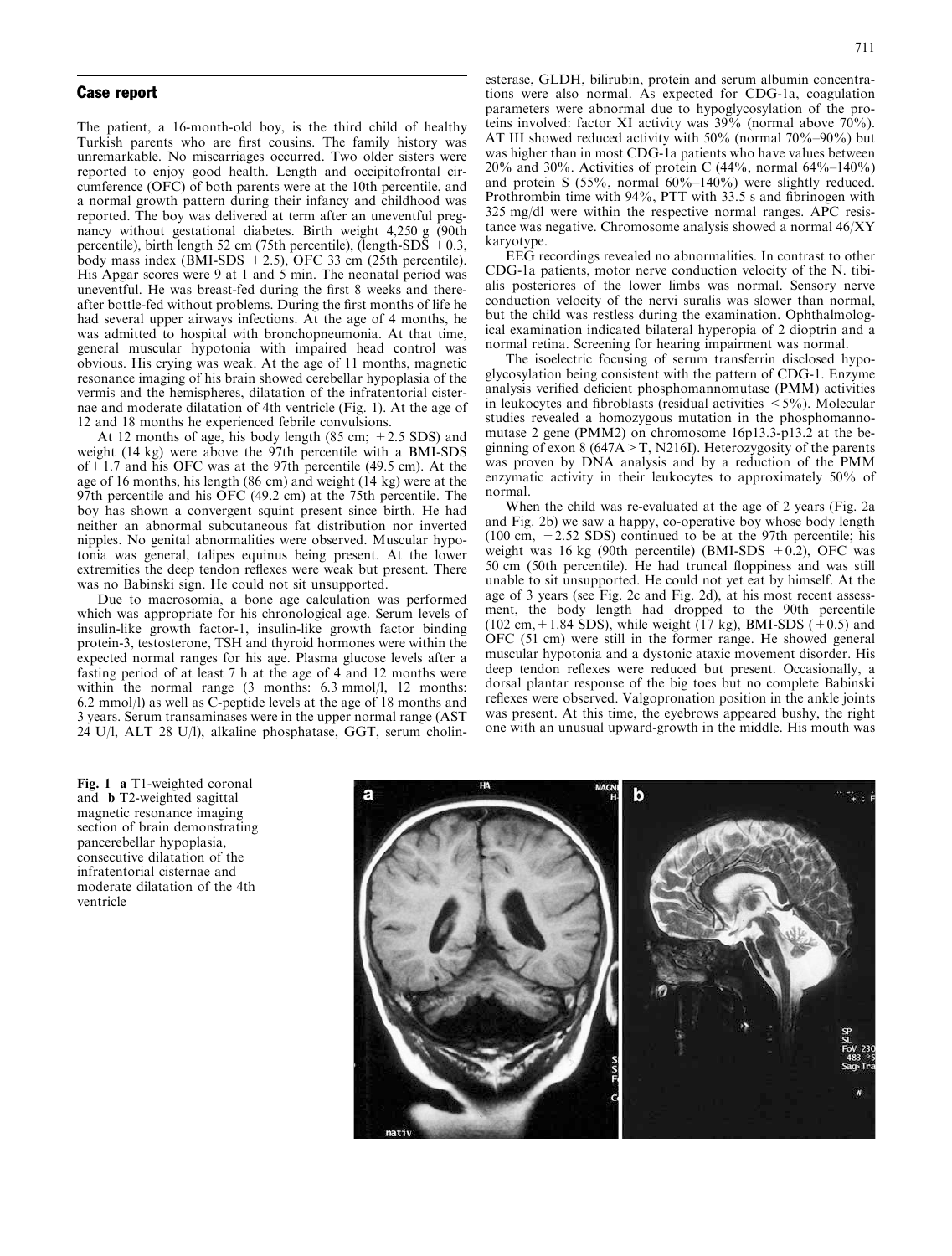

Fig. 2 a Patient at the age of 2.5 years with obvious muscular hypotonia and macrosomia. b The nipples are not inverted. c Patient at the age of 3 years with hypotonia of the tongue and a bizarre eyebrow on the right side. d Generalised muscular hypotonia and valgopronation position in the ankle joints

mostly held open and hypersalivation was present. He could now sit unsupported; he could crawl and pull himself into standing position. Motor skills of the hands were limited by dystonic movements. Social contact was good. He was able to distinguish between familiar and unfamiliar people. He could pronounce some double syllables and his receptive language was better.

### **Discussion**

We present an unusual patient with CDG-1a. Diagnosis was proven by enzyme and molecular analysis. Out of more than 500 CDG-1a patients known today, only in four was the same mutation present as in our patient (for reference see the CDG mutation database at http:// www.med.kuleuven.ac.be/cdg/). To our knowledge, our patient is the first described CDG-1a patient homozygous for the  $647A > T$  mutation, making it possible to compare the clinical phenotype of this genotype with the classical presentation of CDG-1a.

In CDG-1a, neuroradiological imaging usually shows cerebellar hypoplasia [4] which was also present in our patient. Psychomotor impairment in our child was comparatively mild although he was clearly delayed in all his aspects of development. Whereas deep tendon reflexes of the lower limbs are usually absent at his present age and nerve conduction velocities at the lower limbs are reduced, our patient had a normal nerve conduction velocity and deep tendon reflexes were present.

Other features that can be present in CDG-1a are slight facial dysmorphic signs (as epicanthus, prognathism, elongated face) [4]. Our patient exhibited bushy eyebrows and a bizarre form of the right eyebrow not noted in other reported patients. There have been no further signs of multisystem involvement such as pericardial effusions or cardiomyopathy that are commonly observed in this disorder [10]. Distinct from the classical CDG-1a phenotype are in particular the missing characteristic inverted nipples and abnormal subcutaneous fat distribution as well as the macrosomia in the 1st year of life which has until now not been reported in CDG-1a patients. Recently Enns et al. [3] reported failure to thrive being present in all of their nine patients. Postnatal onset of growth failure has also been reported [7]. In 25 children with CDG-1a, measurements of length, weight, and OFC were within normal ranges at birth, but during the first months of life, mean values of weight and length SDS declined dramatically. In contrast, our patient manifested weight and length gain after birth. The growth during the first 12 months was accelerated with adequate OFC and length/weight relationship. His macrosomia was only present at the age of 1 year. During the subsequent 2 years of life the growth velocity diminished and stabilised to growth and length at the 90th percentile while OFC stabilised on the 50th percentile until the age of 3 years (Fig. 3).

Kjaergaard et al. [7] discussed malnutrition as the major cause of growth failure in patients with CDG-1a during the first 12 months of life. Our patient, however, showed increased growth and weight gain under a normal feeding regime. There were no feeding problems in this boy, and he never vomited nor had diarrhoea. There was no history of hypoglycaemia and the measured blood sugar values were within the normal range which gave no clue to any hyperinsulinaemic periods as a possible cause of overgrowth; later on the measured C-peptide levels were normal which makes hyperinsulinism also unlikely. As indicated by the increase in length-SDS and the decrease in BMI-SDS during the 1st year of life, overfeeding as a possible cause of the growth acceleration can be excluded. Previous studies have failed to hold growth hormone and thyroxine deficiency responsible for the growth failure of children with CDG-1a [1,8]. While the endocrine evaluation of our patient was unremarkable, there is no explanation at the moment for the overgrowth during the 1st year of life. It remains uncertain if the macrosomia in this child of consanguineous parents is due to homozygosity of infant alleles other than the PMM2. Further assessment will show his definite development of growth. We emphasise that macrosomia during the 1st year of life should not be considered as an exclusion criterion for CDG syndrome. The atypical clinical presentation of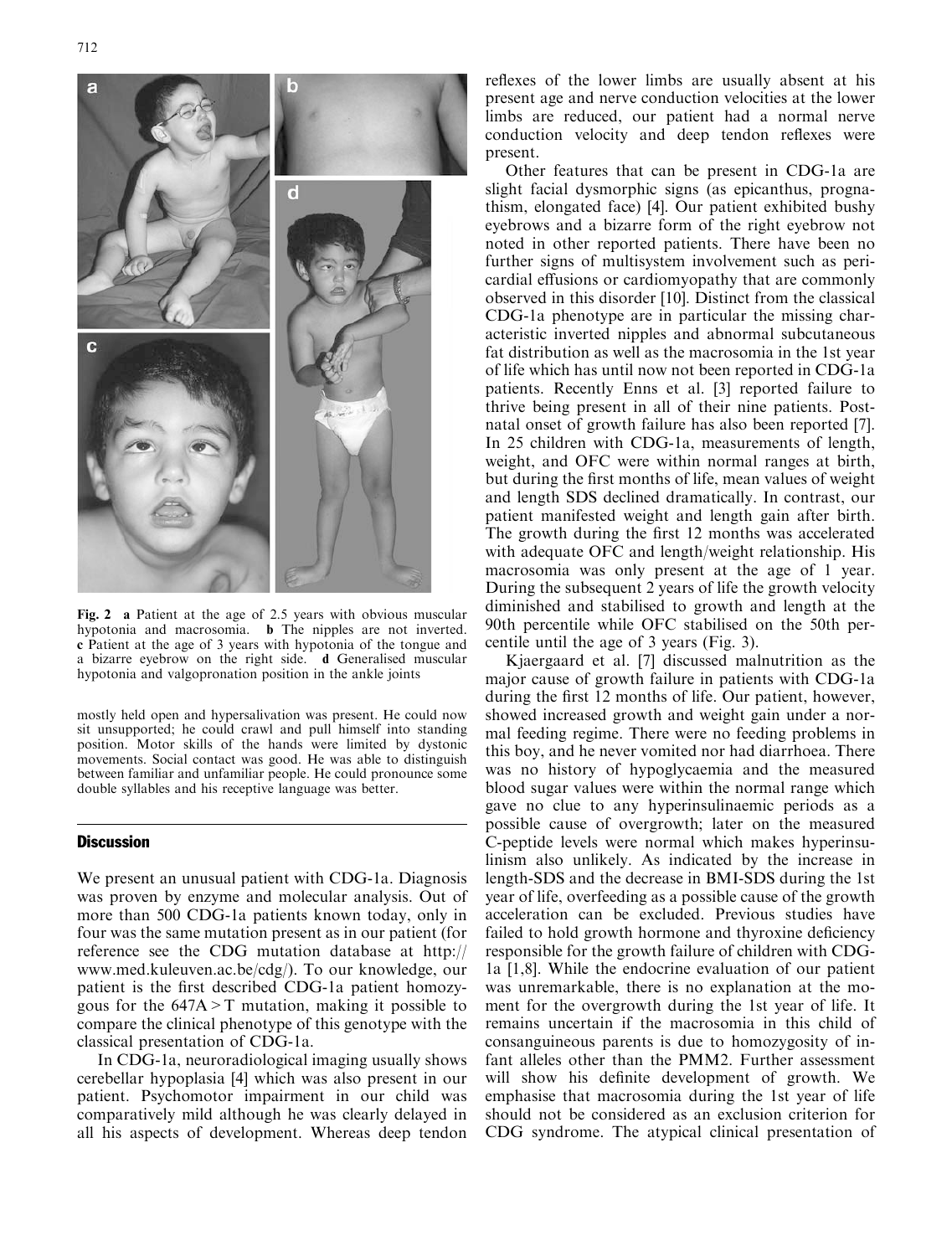Fig. 3 Longitudinal growth curve of the patient. The curve relates height and age. Note increased longitudinal growth up to the age of 2.5 years and a decline at the age of 3 years



our patient supports the suggestion that CDG-1a is probably still underdiagnosed.

Acknowledgements The authors thank Julia von Heppe for helpful discussions concerning the growth parameters in our patient, Lydia Vogelpohl for mutation analysis, and Katrin Wardecki for the PMM assay. T.M. was supported by DFG grant MA 1229/3. For further information on CDG please see our web site: http://cdg. uni-muenster.de/

#### References

- 1. De Zegher F, Jaeken J (1995) Endocrinology of the carbohydrate-deficient glycoprotein syndrome type 1 from birth through adolescence. Pediatr Res 37: 395–401
- 2. Erlandson A, Bjursell C, Stibler H, Kristiansson B, Wahlstrom J, Martinsson T (2001) Scandinavian CDG-Ia patients: genotype/phenotype correlation and geographic origin of founder mutation. Hum Genet 108: 359–367
- 3. Enns GM, Steiner RD, Buist N, Cowan C, Leppig KA, McCracken MF, Westphal V, Freeze HH, O'Brien JF, Jaeken J, Matthijs G, Behera S, Hudgins L (2002) Clinical and molecular features of congenital disorders of glycosylation in patients with type 1 sialotransferrin pattern and diverse ethnic origins. J Pediatr 141: 695–700
- 4. Grunewald S, Matthijs G, Jaeken J (2002) Congenital disorders of glycosylation: a review. Pediatr Res 52: 618–624
- 5. Jaeken J, Matthijs G (2001) Congenital disorders of glycosylation. Annu Rev Genomics Hum Genet 2: 139–152
- 6. Jaeken J, Stibler H, Hagberg B (1991) The carbohydrate-deficient glycoprotein syndrome. A new inherited multisystemic disease with severe nervous system involvement. Acta Paediatr Scand Suppl 375: 1–71
- 7. Kjaergaard S, Muller J, Skovby F (2002) Prepubertal growth in congenital disorder of glycosylation type Ia (CDG-Ia). Arch Dis Child 87: 324–327
- 8. Macchia PE, Harrison HH, Scherberg NH, Sunthornthepfvarakul T, Jaeken J, Refetoff S (1995) Thyroid function tests and characterization of thyroxine-binding globulin in the carbohydrate-deficient glycoprotein syndrome type I. J Clin Endocrinol Metab 80: 3744–3749
- 9. Marquardt T, Denecke J (2003) Congenital disorders of glycosylation: review of their molecular bases, clinical presentations and specific therapies. Eur J Pediatr 162: 359–379
- 10. Marquardt T, Hulskamp G, Gehrmann J, Debus V, Harms E, Kehl HG (2000) Severe transient myocardial ischaemia caused by hypertrophic cardiomyopathy in a patient with congenital disorder of glycosylation type Ia. Eur J Pediatr 161: 524–527
- 11. Matthijs G, Schollen E, Pardon E, Veiga-Da-Cunha M, Jaeken J, Cassiman JJ, Van Schaftingen E (1997) Mutations in PMM2, a phosphomannomutase gene on chromosome 16p13, in carbohydrate-deficient glycoprotein type I syndrome (Jaeken syndrome). Nat Genet 16: 88–92
- 12. Matthijs G, Schollen E, Bjursell C, Erlandson A, Freeze H, Imtiaz F, Kjaergaard S, Martinsson T, Schwartz M, Seta N, Vuillaumier-Barrot S, Westphal V, Winchester B (2000) Mutations in PMM2 that cause congenital disorders of glycosylation, type Ia (CDG-Ia). Hum Mutat 16: 386–394